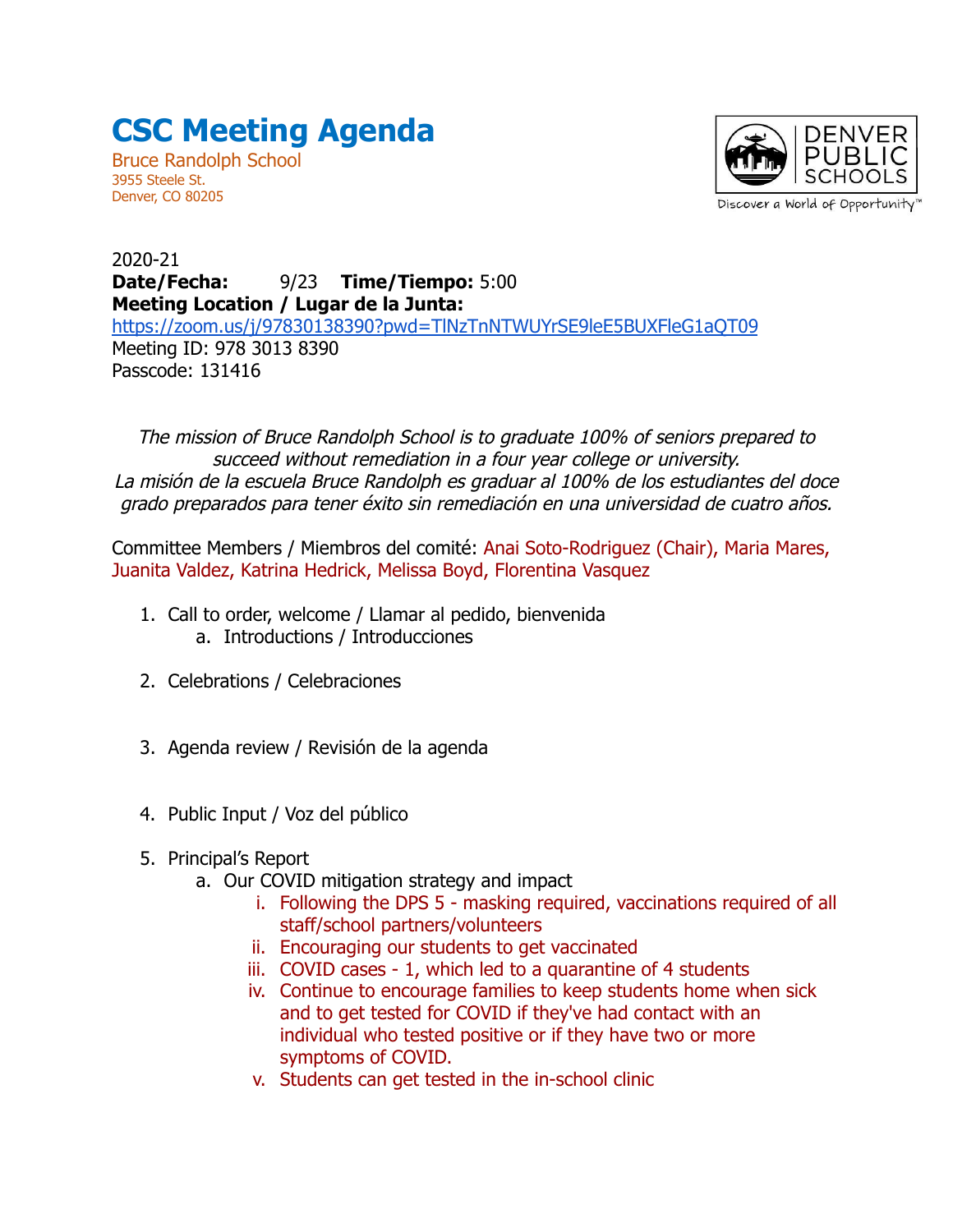- vi. Families, keep encouraging students to wear masks and as always, thank you for your ongoing support.
- 6. Discussion items / Temas de discusión:
	- a. CSC Operations
		- i. [CSC Bylaws](https://docs.google.com/document/d/1CD4PV04esZRmHqEedz9iY8igsJPK1UZP6ywsJ2O4D5E/edit?usp=sharing) Approval / Aprobación
			- 1. Translated copy needed
		- ii. CSC Roles / Posiciones del CSC
			- 1. Chairperson (Anai Soto-Rodriguez) / Presidente
				- 2. Time Keeper Maria Mares
				- 3. Secretary/ Secretaria Katrina Hedrick
	- b. [Major Improvement Strategies 2021-22](https://docs.google.com/document/d/1z6k2zcrzXqPNOCdFGB_acnwrJHuR7sLfhRplt_4I8iU/edit?usp=sharing)
		- i. MIS Translated copy needed
		- ii. These strategies are formed by last year's CSC, instructional leadership team and school leadership team based on efficacy data. These strategies are identified in April and this year's CSC will do the same for the following academic year.
		- iii. Future meetings will include data that reflects our growth towards these goals.
	- c. Parent Involvement Opportunities
		- i. These events are opportunities to develop our relationships between our school and our families in this community, not about grades or academic progress.
		- ii. Upcoming Events
			- 1. Back to School Night
			- 2. Homecoming Dance
				- a. Grades 9-12 are invited to attend fully outside without masks.
				- b. Masks are required to use the inside restrooms.
				- c. The event is optional.
				- d. Admin, security and chaperones will be present.
				- e. Hollywood theme.
				- f. Looking for parent volunteers to join us for our decoration party before the dance. More information will follow in the family school newsletter.
				- g. Student body is working on securing a live band for the event, and Ms. Hedrick will provide sound tech support. There is a potential group of students who will perform as well.
			- 3. Trick or Trunk
				- a. Music playlist from Bruce student musicians
				- b. Candy will be provided